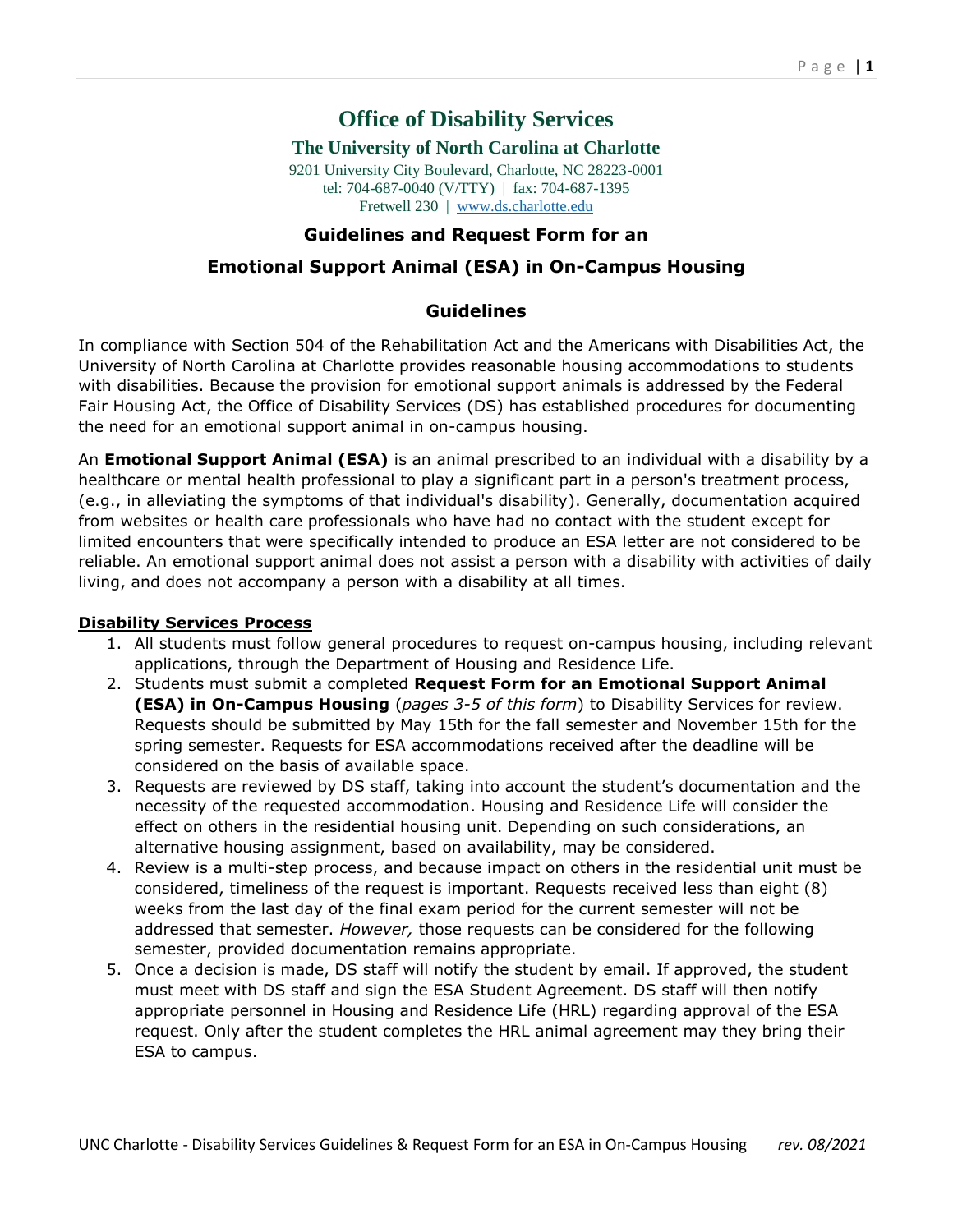# **Office of Disability Services**

#### **The University of North Carolina at Charlotte**

9201 University City Boulevard, Charlotte, NC 28223-0001 tel: 704-687-0040 (V/TTY) | fax: 704-687-1395 Fretwell 230 | [www.ds.charlotte.edu](http://www.ds.charlotte.edu/)

## **Guidelines and Request Form for an**

## **Emotional Support Animal (ESA) in On-Campus Housing**

### **Guidelines, continued**

#### **REVIEW CAREFULLY: Requirements for Emotional Support Animal in Communal Housing**

A campus residence hall is communal housing, with shared spaces such as bathrooms, hallways, living rooms, and ventilation systems. Students who request to have emotional support animals in on-campus housing agree to the following:

- 1. The ESA must be an animal commonly kept in households and appropriate for living in communal housing. Examples of a common household animal include a dog, cat, small bird, rabbit, hamster, gerbil, other rodent, fish, turtle, or other small, domesticated animal traditionally kept in the home for pleasure. Generally, and per HUD guidance, reptiles (other than turtles) are not considered common household animals.
- 2. Our practice is generally to consider only one (1) animal per student.
- 3. Students must provide proof of current rabies vaccination to DS at the time of their ESA meeting with DS staff. Additionally, students are responsible for ensuring that the animal's rabies vaccination status remains current and for maintaining those records.
- 4. Animal's weight cannot exceed 40 pounds.
- 5. Dogs and cats must be a minimum of one (1) year old.
- 6. Animal must be housebroken.
- 7. Dogs must be leash-trained; all animals must be under the control of student handler.
- 8. Animal must be contained when student handler is not present, e.g. crate-trained.

#### **In Case of Emergency**

Students requesting to have an Emotional Support Animal in on-campus housing must have a plan for the care of their animal in the event of an emergency. Be prepared to provide Housing and Residence Life staff with an emergency contact who can retrieve your ESA within twelve hours in the event that you are unable to care for the animal.

#### **Deadlines**

- In order to address housing in a timely manner, the completed **Request Form** should be submitted to Disability Services by May 15th for the fall semester and November 15th for the spring semester. *Requests for ESA accommodations received after these deadlines will be considered on the basis of available space*.
- Requests received less than eight (8) weeks from the last day of the final exam period for the current semester will not be addressed that semester. *However, those requests can be considered for the following semester, provided documentation remains appropriate.*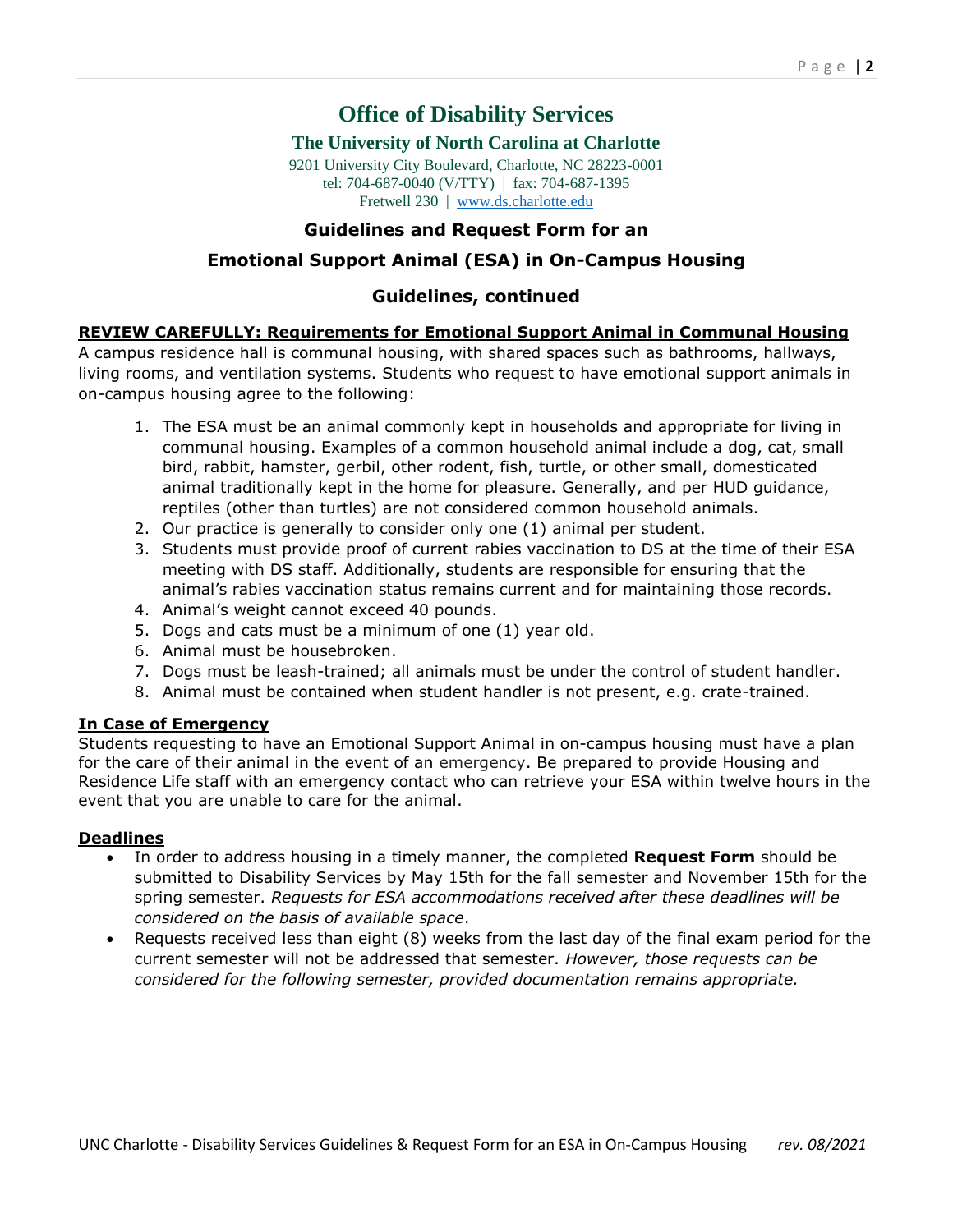# **Office of Disability Services**

#### **The University of North Carolina at Charlotte**

9201 University City Boulevard, Charlotte, NC 28223-0001 tel: 704-687-0040 (V/TTY) | fax: 704-687-1395 Fretwell 230 | Th[e www.ds.charlotte.edu](http://www.ds.charlotte.edu/)

## **Request Form for an Emotional Support Animal (ESA)**

# **in On-Campus Housing**

# **To Be Completed by the Student:**

| Student Name:                                                                    | <u> 2000 - Jan Barnett, fransk politik (d. 1888)</u> |  |
|----------------------------------------------------------------------------------|------------------------------------------------------|--|
| Student ID:                                                                      |                                                      |  |
|                                                                                  |                                                      |  |
|                                                                                  |                                                      |  |
|                                                                                  |                                                      |  |
|                                                                                  |                                                      |  |
| 4. Requesting ESA for: (Indicate semester and year) ____________________________ |                                                      |  |

# **Student Consent to Release Information**

Disability Services staff may need to contact my medical provider to verify the medical information submitted for my request. Additionally, an exchange of information may need to take place between the medical provider noted in my documentation and the Office of Disability Services. I give my permission for such communication when necessary with my medical provider named herein:

*Print Provider's Name Provider's phone number*

I authorize the Office of Disability Services to receive information regarding my disability relative to my ESA housing request from my medical provider.

 $\_$  , and the state of the state of the state of the state of the state of the state of the state of the state of the state of the state of the state of the state of the state of the state of the state of the state of the

\_\_\_\_\_\_\_\_\_\_\_\_\_\_\_\_\_\_\_\_\_\_\_\_\_\_\_\_\_\_\_\_\_\_\_\_\_\_\_\_\_ \_\_\_\_\_\_\_\_\_\_\_\_\_\_\_\_\_\_\_\_\_\_\_\_\_\_\_\_\_\_\_\_\_\_

*Student Signature Date*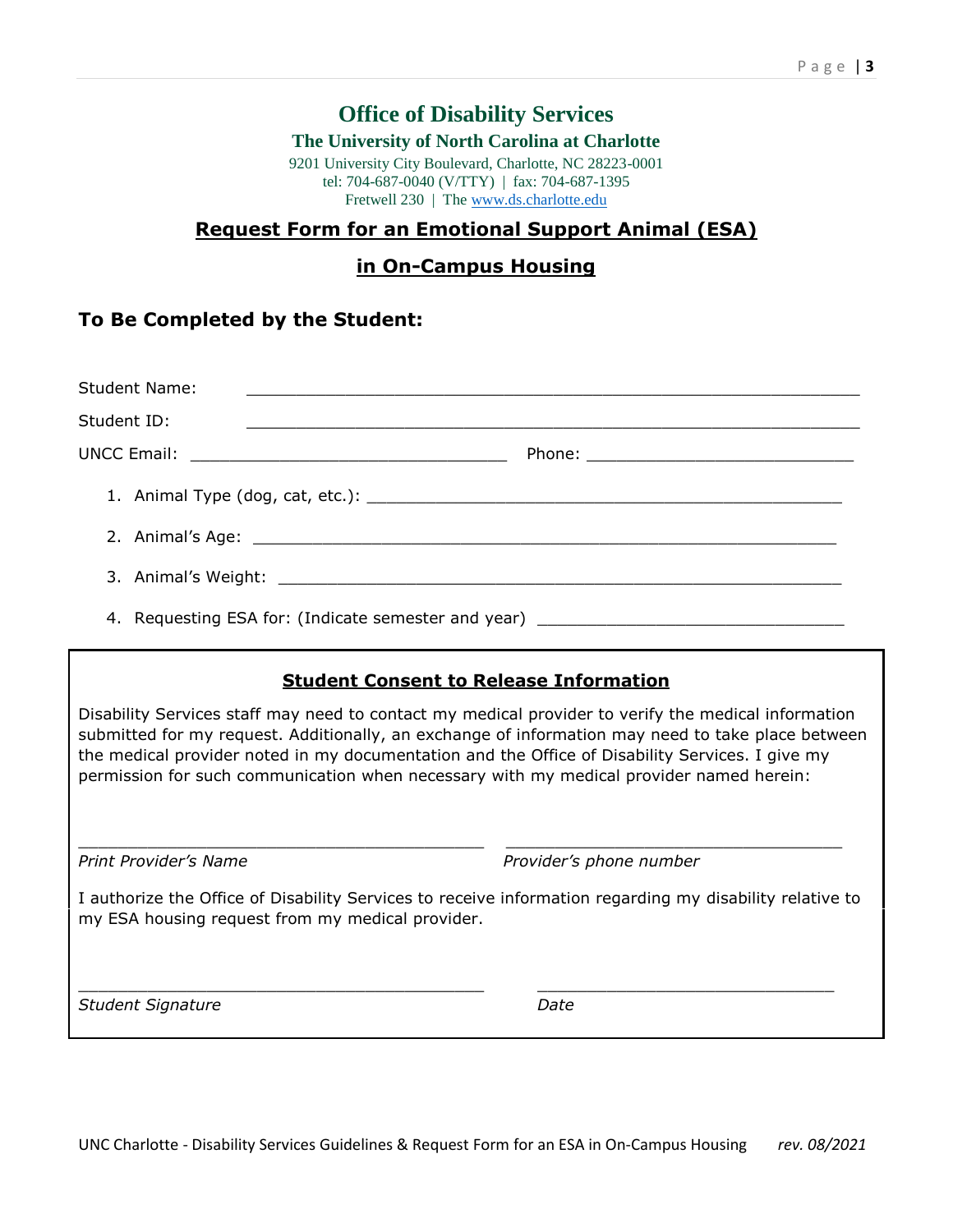# **To Be Completed by the Treating Health Care Provider:**

| 2. Date of initial diagnosis:                                                                                                                                                                                                                                         |  |  |
|-----------------------------------------------------------------------------------------------------------------------------------------------------------------------------------------------------------------------------------------------------------------------|--|--|
| 3. Date of most recent office visit:<br>the control of the control of the control of the control of the control of the control of the control of the control of the control of the control of the control of the control of the control of the control of the control |  |  |
| 4. Is disability/diagnosis temporary?<br>$\Box$ No<br>$\Box$ Yes                                                                                                                                                                                                      |  |  |
| 5. If temporary, please indicate anticipated date of recovery:                                                                                                                                                                                                        |  |  |
| 6. How long have you been working with the student regarding this mental health diagnosis?                                                                                                                                                                            |  |  |
| 7. Number of visits you have had with the student dedicated to this specific diagnosis:                                                                                                                                                                               |  |  |
| Describe the current impact and functional limitations resulting from the disability.<br>8.                                                                                                                                                                           |  |  |
|                                                                                                                                                                                                                                                                       |  |  |
|                                                                                                                                                                                                                                                                       |  |  |
|                                                                                                                                                                                                                                                                       |  |  |
| 9. Describe how the accommodation of an ESA relates to the student's disability.                                                                                                                                                                                      |  |  |
| ,我们也不能在这里的人,我们也不能在这里的人,我们也不能在这里的人,我们也不能在这里的人,我们也不能在这里的人,我们也不能在这里的人,我们也不能在这里的人,我们也                                                                                                                                                                                     |  |  |
|                                                                                                                                                                                                                                                                       |  |  |
|                                                                                                                                                                                                                                                                       |  |  |
| 10. Is the animal necessary to help alleviate symptoms associated with the student's disability?<br>$\square$ No<br>$\Box$ Yes                                                                                                                                        |  |  |
| 11. What symptoms of the student's disability will be reduced by the presence of an ESA?                                                                                                                                                                              |  |  |
|                                                                                                                                                                                                                                                                       |  |  |
|                                                                                                                                                                                                                                                                       |  |  |
|                                                                                                                                                                                                                                                                       |  |  |